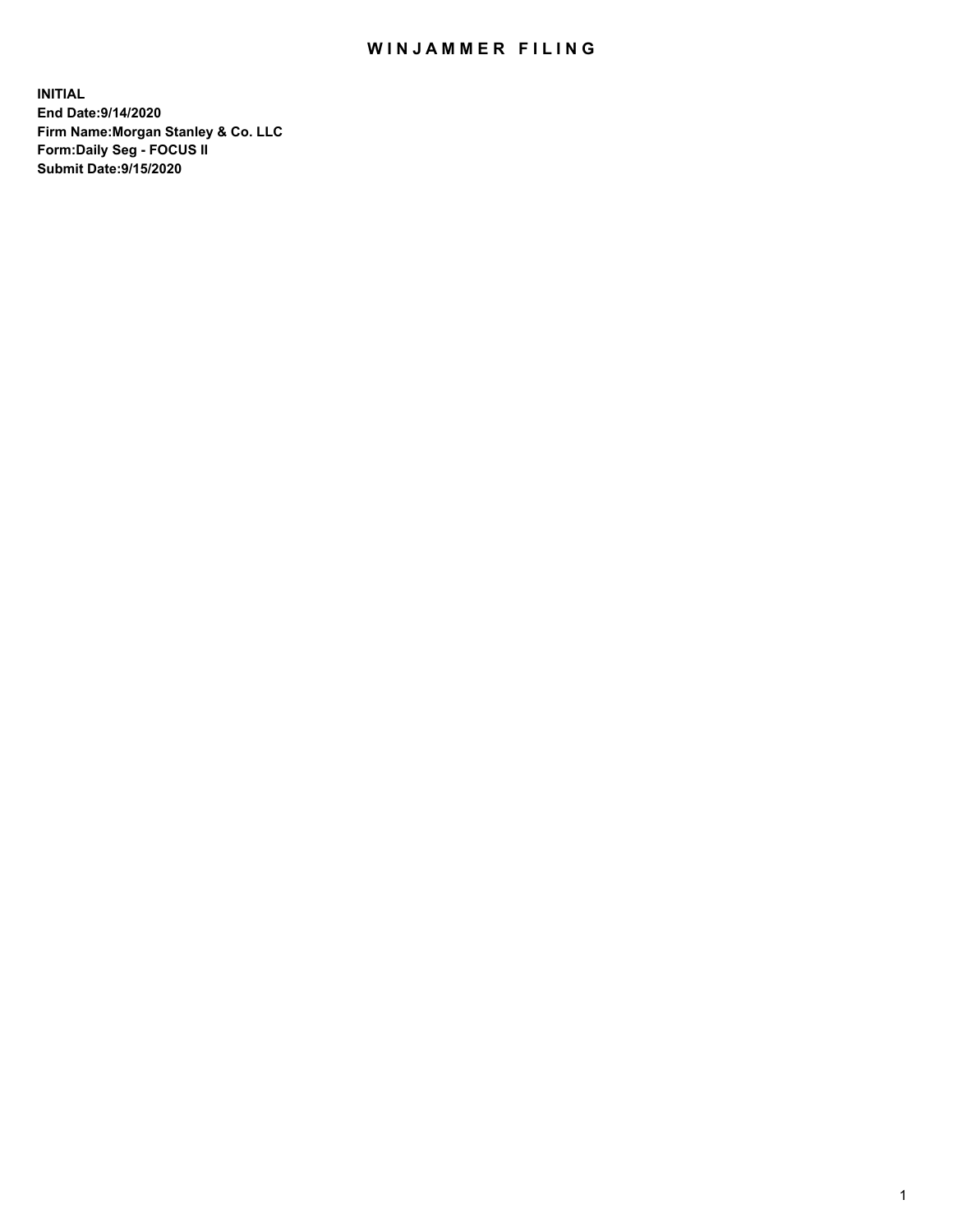**INITIAL End Date:9/14/2020 Firm Name:Morgan Stanley & Co. LLC Form:Daily Seg - FOCUS II Submit Date:9/15/2020 Daily Segregation - Cover Page**

| Name of Company                                                                   | Morgan Stanley & Co. LLC     |
|-----------------------------------------------------------------------------------|------------------------------|
| <b>Contact Name</b>                                                               | <b>Ikram Shah</b>            |
| <b>Contact Phone Number</b>                                                       | 212-276-0963                 |
| <b>Contact Email Address</b>                                                      | Ikram.shah@morganstanley.com |
| FCM's Customer Segregated Funds Residual Interest Target (choose one):            |                              |
| a. Minimum dollar amount: ; or                                                    | 235,000,000                  |
| b. Minimum percentage of customer segregated funds required:%; or                 | <u>0</u>                     |
| c. Dollar amount range between: and; or                                           | 0 <sub>0</sub>               |
| d. Percentage range of customer segregated funds required between: % and %.       | 0 <sub>0</sub>               |
| FCM's Customer Secured Amount Funds Residual Interest Target (choose one):        |                              |
| a. Minimum dollar amount: ; or                                                    | 140,000,000                  |
| b. Minimum percentage of customer secured funds required:%; or                    | <u>0</u>                     |
| c. Dollar amount range between: and; or                                           | <u>00</u>                    |
| d. Percentage range of customer secured funds required between:% and%.            | 0 <sub>0</sub>               |
| FCM's Cleared Swaps Customer Collateral Residual Interest Target (choose one):    |                              |
| a. Minimum dollar amount: ; or                                                    | 92,000,000                   |
| b. Minimum percentage of cleared swaps customer collateral required:% ; or        | <u>0</u>                     |
| c. Dollar amount range between: and; or                                           | <u>00</u>                    |
| d. Percentage range of cleared swaps customer collateral required between:% and%. | 00                           |

Attach supporting documents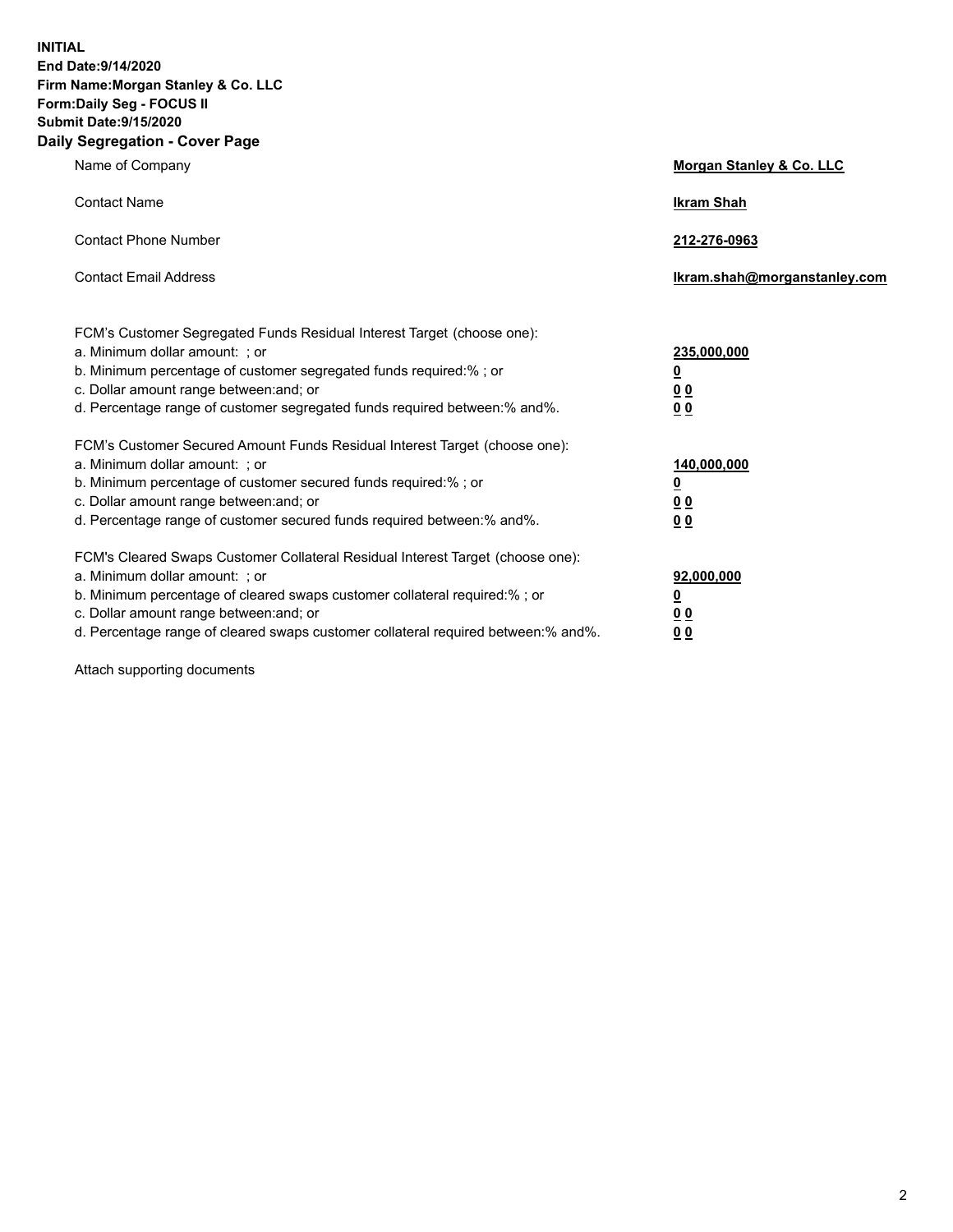| <b>INITIAL</b> | End Date: 9/14/2020<br>Firm Name: Morgan Stanley & Co. LLC<br>Form: Daily Seg - FOCUS II<br><b>Submit Date: 9/15/2020</b><br><b>Daily Segregation - Secured Amounts</b> |                                                                  |
|----------------|-------------------------------------------------------------------------------------------------------------------------------------------------------------------------|------------------------------------------------------------------|
|                | Foreign Futures and Foreign Options Secured Amounts                                                                                                                     |                                                                  |
|                | Amount required to be set aside pursuant to law, rule or regulation of a foreign<br>government or a rule of a self-regulatory organization authorized thereunder        | $0$ [7305]                                                       |
| 1.             | Net ledger balance - Foreign Futures and Foreign Option Trading - All Customers<br>A. Cash                                                                              | 4,245,296,537 [7315]                                             |
| 2.             | B. Securities (at market)                                                                                                                                               | 2,887,750,466 [7317]                                             |
| 3.             | Net unrealized profit (loss) in open futures contracts traded on a foreign board of trade<br>Exchange traded options                                                    | 569,963,607 [7325]                                               |
|                | a. Market value of open option contracts purchased on a foreign board of trade                                                                                          | 12,284,015 [7335]                                                |
|                | b. Market value of open contracts granted (sold) on a foreign board of trade                                                                                            | -21,022,498 [7337]                                               |
| 4.<br>5.       | Net equity (deficit) (add lines 1.2. and 3.)                                                                                                                            | 7,694,272,127 [7345]                                             |
|                | Account liquidating to a deficit and account with a debit balances - gross amount<br>Less: amount offset by customer owned securities                                   | 47,064,555 [7351]<br>-45,823,688 [7352] 1,240,867<br>[7354]      |
| 6.             | Amount required to be set aside as the secured amount - Net Liquidating Equity<br>Method (add lines 4 and 5)                                                            | 7,695,512,994 [7355]                                             |
| 7.             | Greater of amount required to be set aside pursuant to foreign jurisdiction (above) or line<br>6.                                                                       | 7,695,512,994 [7360]                                             |
|                | FUNDS DEPOSITED IN SEPARATE REGULATION 30.7 ACCOUNTS                                                                                                                    |                                                                  |
| 1.             | Cash in banks                                                                                                                                                           |                                                                  |
|                | A. Banks located in the United States<br>B. Other banks qualified under Regulation 30.7                                                                                 | 632,549,161 [7500]<br>672,508,408 [7520] 1,305,057,569<br>[7530] |
| 2.             | <b>Securities</b>                                                                                                                                                       |                                                                  |
|                | A. In safekeeping with banks located in the United States                                                                                                               | 484,249,167 [7540]                                               |
|                | B. In safekeeping with other banks qualified under Regulation 30.7                                                                                                      | 0 [7560] 484,249,167 [7570]                                      |
| 3.             | Equities with registered futures commission merchants<br>A. Cash                                                                                                        | 26,021,588 [7580]                                                |
|                | <b>B.</b> Securities                                                                                                                                                    | $0$ [7590]                                                       |
|                | C. Unrealized gain (loss) on open futures contracts                                                                                                                     | 1,713,725 [7600]                                                 |
|                | D. Value of long option contracts                                                                                                                                       | $0$ [7610]                                                       |
|                | E. Value of short option contracts                                                                                                                                      | 0 [7615] 27,735,313 [7620]                                       |
| 4.             | Amounts held by clearing organizations of foreign boards of trade                                                                                                       |                                                                  |
|                | A. Cash                                                                                                                                                                 | $0$ [7640]                                                       |
|                | <b>B.</b> Securities                                                                                                                                                    | $0$ [7650]                                                       |
|                | C. Amount due to (from) clearing organization - daily variation                                                                                                         | $0$ [7660]                                                       |
|                | D. Value of long option contracts                                                                                                                                       | $0$ [7670]                                                       |
|                | E. Value of short option contracts                                                                                                                                      | 0 [7675] 0 [7680]                                                |
| 5.             | Amounts held by members of foreign boards of trade                                                                                                                      |                                                                  |
|                | A. Cash                                                                                                                                                                 | 3,142,284,336 [7700]                                             |
|                | <b>B.</b> Securities                                                                                                                                                    | 2,403,501,299 [7710]                                             |
|                | C. Unrealized gain (loss) on open futures contracts                                                                                                                     | 568,249,882 [7720]                                               |
|                | D. Value of long option contracts                                                                                                                                       | 12,284,015 [7730]                                                |
|                | E. Value of short option contracts                                                                                                                                      | -21,022,498 [7735] 6,105,297,034<br>$[7740]$                     |
| 6.             | Amounts with other depositories designated by a foreign board of trade                                                                                                  | $0$ [7760]                                                       |
| 7.             | Segregated funds on hand                                                                                                                                                | 0 [7765]                                                         |
| 8.             | Total funds in separate section 30.7 accounts                                                                                                                           | 7,922,339,083 [7770]                                             |
| 9.             | Excess (deficiency) Set Aside for Secured Amount (subtract line 7 Secured Statement<br>Page 1 from Line 8)                                                              | 226,826,089 [7380]                                               |

- 10. Management Target Amount for Excess funds in separate section 30.7 accounts **140,000,000** [7780]
- 11. Excess (deficiency) funds in separate 30.7 accounts over (under) Management Target **86,826,089** [7785]

3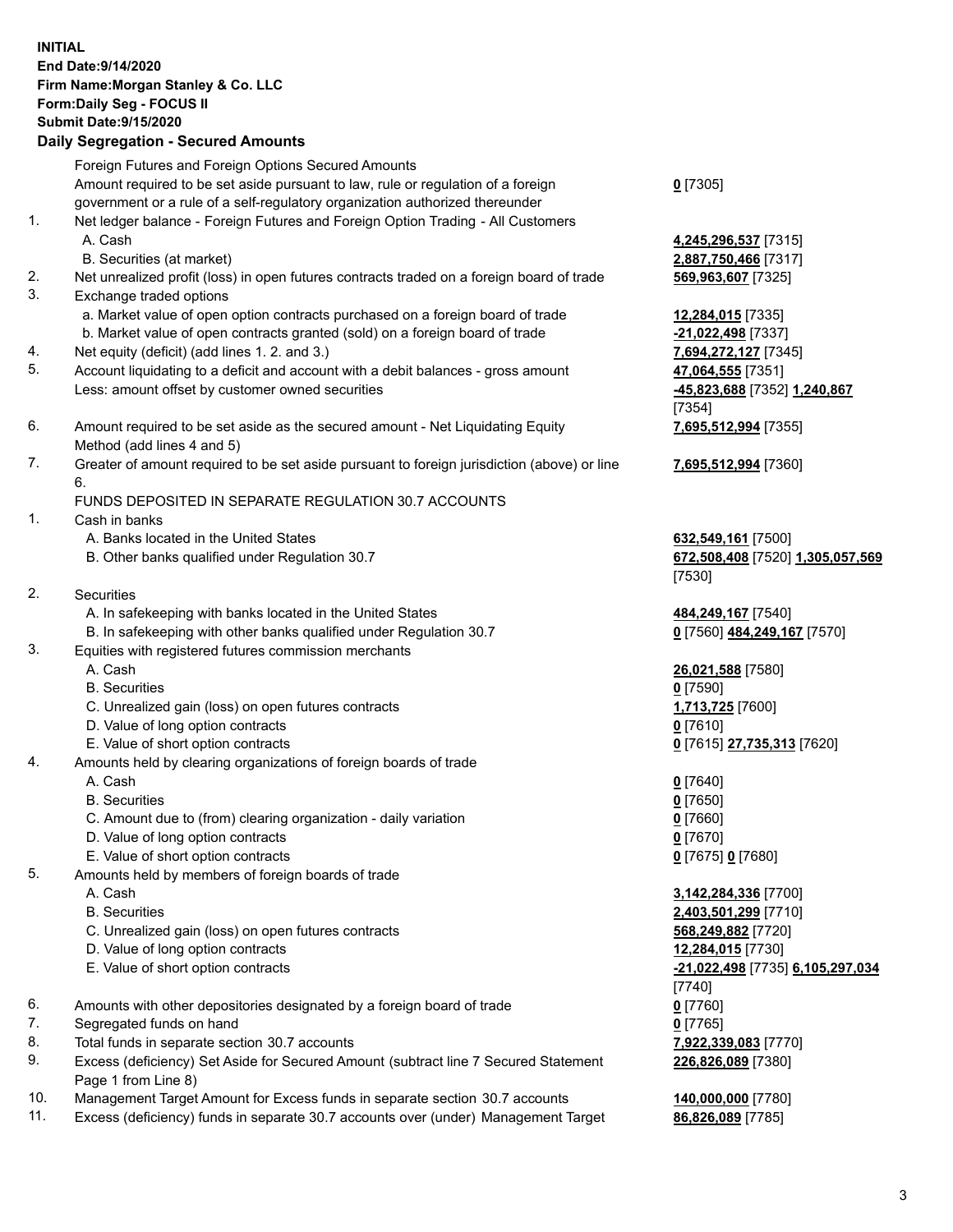**INITIAL End Date:9/14/2020 Firm Name:Morgan Stanley & Co. LLC Form:Daily Seg - FOCUS II Submit Date:9/15/2020 Daily Segregation - Segregation Statement** SEGREGATION REQUIREMENTS(Section 4d(2) of the CEAct) 1. Net ledger balance A. Cash **15,267,989,179** [7010] B. Securities (at market) **8,831,842,194** [7020] 2. Net unrealized profit (loss) in open futures contracts traded on a contract market **1,440,927,401** [7030] 3. Exchange traded options A. Add market value of open option contracts purchased on a contract market **457,464,827** [7032] B. Deduct market value of open option contracts granted (sold) on a contract market **-378,685,928** [7033] 4. Net equity (deficit) (add lines 1, 2 and 3) **25,619,537,673** [7040] 5. Accounts liquidating to a deficit and accounts with debit balances - gross amount **238,282,145** [7045] Less: amount offset by customer securities **-236,196,995** [7047] **2,085,150** [7050] 6. Amount required to be segregated (add lines 4 and 5) **25,621,622,823** [7060] FUNDS IN SEGREGATED ACCOUNTS 7. Deposited in segregated funds bank accounts A. Cash **4,311,133,859** [7070] B. Securities representing investments of customers' funds (at market) **0** [7080] C. Securities held for particular customers or option customers in lieu of cash (at market) **898,391,399** [7090] 8. Margins on deposit with derivatives clearing organizations of contract markets A. Cash **12,874,276,713** [7100] B. Securities representing investments of customers' funds (at market) **0** [7110] C. Securities held for particular customers or option customers in lieu of cash (at market) **7,933,450,795** [7120] 9. Net settlement from (to) derivatives clearing organizations of contract markets **-94,082,085** [7130] 10. Exchange traded options A. Value of open long option contracts **457,464,827** [7132] B. Value of open short option contracts **-378,685,928** [7133] 11. Net equities with other FCMs A. Net liquidating equity **7,244,275** [7140] B. Securities representing investments of customers' funds (at market) **0** [7160] C. Securities held for particular customers or option customers in lieu of cash (at market) **0** [7170] 12. Segregated funds on hand **0** [7150] 13. Total amount in segregation (add lines 7 through 12) **26,009,193,855** [7180] 14. Excess (deficiency) funds in segregation (subtract line 6 from line 13) **387,571,032** [7190]

- 15. Management Target Amount for Excess funds in segregation **235,000,000** [7194]
- 16. Excess (deficiency) funds in segregation over (under) Management Target Amount Excess

**152,571,032** [7198]